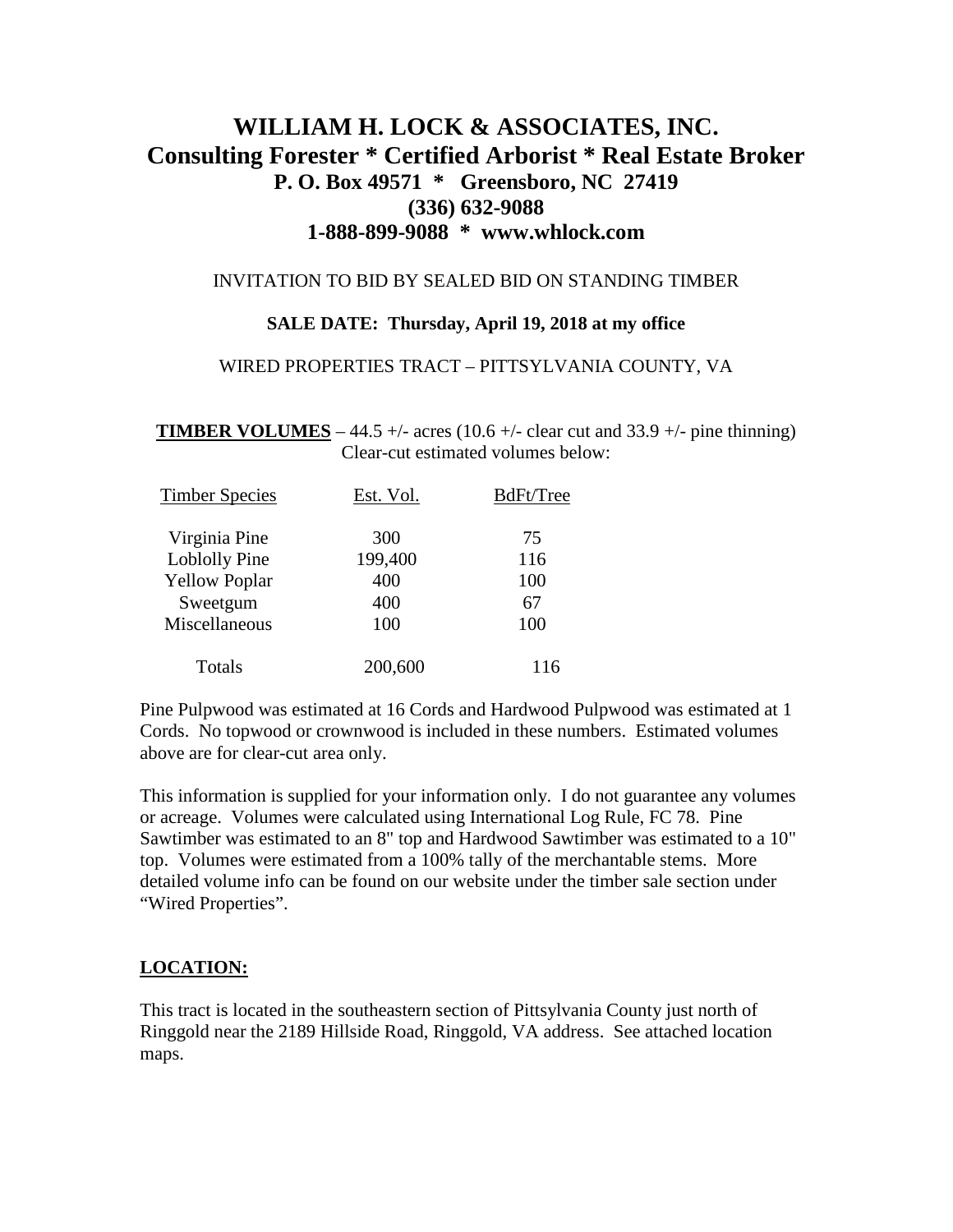Page Two Wired Properties Tract - Timber Sale and Pine Thinning Sale Date: Thursday – April 19, 2018

# **BIDS:**

The Wired Properties Tract is being sold as follows: 1)-Approximately  $10.6 +/-$  acres of clear-cut mature Loblolly Pine on a lump sum sealed bid basis. 2)-Approximately 33.9 +/- acres of Loblolly Pine thinning on a per unit basis. Bids should include the lump sum bid for the clear-cut and the per unit bid for the Pine thinning as Pine Sawtimber, Pine Pulpwood, Hardwood Sawtimber and Hardwood Pulpwood. Bids will be accepted by **regular mail** if received by 5:00 pm on Wednesday, April 18, 2018 **OR** bids will be accepted by **email [\(whlock@whlock.com\)](mailto:whlock@whlock.com), telephone (336-632-9088), fax (336-632- 9088), or in-person** at my office until 11:00 am on Thursday, April 19, 2018. At 11:00 am on Thursday, April 19, 2018 all bids received will be recorded. The successful bidder will be notified within 24 hours of the bid openings. A 10% deposit may be requested to be delivered to William H. Lock & Associates, Inc. within 72 hours of the bid opening. The balance of the sales price is to be delivered at the sale closing. The seller reserves the right to refuse or accept any and all bids. Seller will consider all bids. The seller will be responsible for the timber deed preparation, revenue stamps if recorded, and the forestry consultant fees. The buyer will be responsible for all other closing costs. A \$1,000 performance deposit will be payable at closing and held in a non-interest bearing trust account until satisfactory completion of logging. The performance deposit does not limit the buyer's liability. A \$3,000 "non-refundable draw account deposit" applicable to the pine thinning portion will be payable at closing and used when the thinning harvesting operation begins.

# **PLACE OF SALE:**

The timber sale will be held at the office of William H. Lock & Associates, Inc. in Greensboro, NC. The office address is 375 S. Swing Road, Greensboro, NC 27409. Telephone and Fax: 336-632-9088; Email: whlock@whlock.com

# **CONDITIONS OF SALE**:

1. The Buyer shall have until October 30, 2019 to cut and remove all merchantable timber within the "Clear-cut" and "Thinning Areas" shown on the attached Timber Inventory Map. "Creek Buffers" have not been marked due to the harvest activity locations but Buyer is expected to adhere to all Virginia Best Management Practices and any applicable water quality regulations in the event creeks and/or drains need to be crossed during the harvest operation. This is an "operator select" thinning operation, however, William H. Lock & Associates, Inc. will be responsible for monitoring the harvest process.

2. Within the "thinning" section, the Buyer shall harvest defective, diseased, crooked, and suppressed pines leaving the larger, more vigorous "crop" trees. The objective is to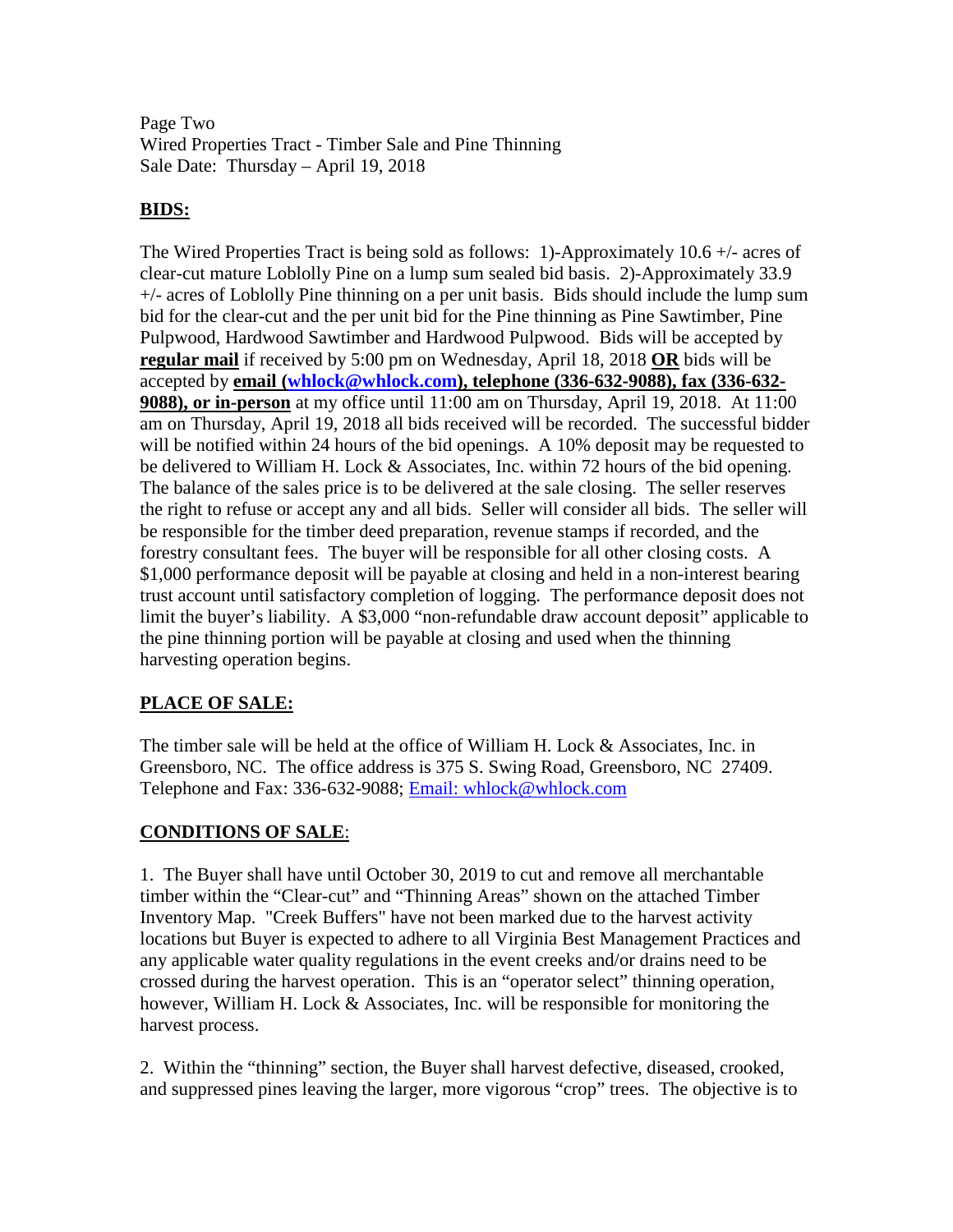Page Three Wired Properties – Timber Sale Sale Date – April 19, 2018

harvest the proper number of trees to leave an optimum stocking level of 70-90 square feet of basal area of growing Loblolly Pine timber. In areas where rows can be clearly identified, a fifth row thinning should be conducted with selected inferior trees being removed from between the rows. In areas where the rows cannot be identified, corridors should be placed approximately 50 feet apart with thinning between corridors to achieve the target basal area.

In areas where a large component of Virginia Pine has become established, the Virginia pine component should be removed first. This will allow the Loblolly Pine component to then be thinned down to the target basal area. In the event an area is primarily Virginia Pine, a total harvest will be conducted with prior approval of William H. Lock & Associates, Inc. Seller, or seller's agent - William H. Lock & Associates, Inc., shall have the express right to halt all harvesting operations in the event the thinning operation is not achieving the desired basal area targets, if remaining stems are excessively damaged, or if any provisions of this contract are not being followed.

3.The Buyer shall access the tract from Route 728 (Hillside Road). There is an excellent loading site right on the road within the larger clear-cut Loblolly Pine block. All access and/or skidder routes will need to be installed and/or maintained according to all Virginia Best Management Practices and/or any applicable River Basin Rules. All existing roadways must remain open and passable by ordinary pick-up truck traffic at all times during the harvesting operation and must be left in similar condition and passable by ordinary pick-up truck traffic at the completion of the harvesting operation. Call W.H. Lock if questions concerning access routes. No driving activity is allowed on the asphalt driveway located in the northern section of the property. Deck sites, loading sites, and/or truck parking areas must be free of logging debris and smoothed when completed.

4. The Buyer is responsible for maintaining a clean site. No equipment parts, trash, tires or other debris shall be left on the property. It shall be the Buyer's responsibility to clean up any hazardous material or chemical waste spills including but not limited to Diesel Fuel, Hydraulic Fluid, Machine Oil, and/or Gasoline upon the subject property. Responsibility will include any required remediation including but not limited to the removal of contaminated soils.

5. The Buyer is responsible for Virginia timber harvest notification and for following all Federal, State, and local regulations regarding timber harvesting activities. If required, Buyer is responsible for obtaining any necessary permits or licenses required for timber harvesting. All logging operations must conform to Virginia Best Management Practices and any applicable water quality regulations. In the event that a non-compliance situation is identified on the tract as a result of the harvesting operation, William H. Lock  $\&$ Associates, Inc. will have the express right to suspend the harvesting operation until the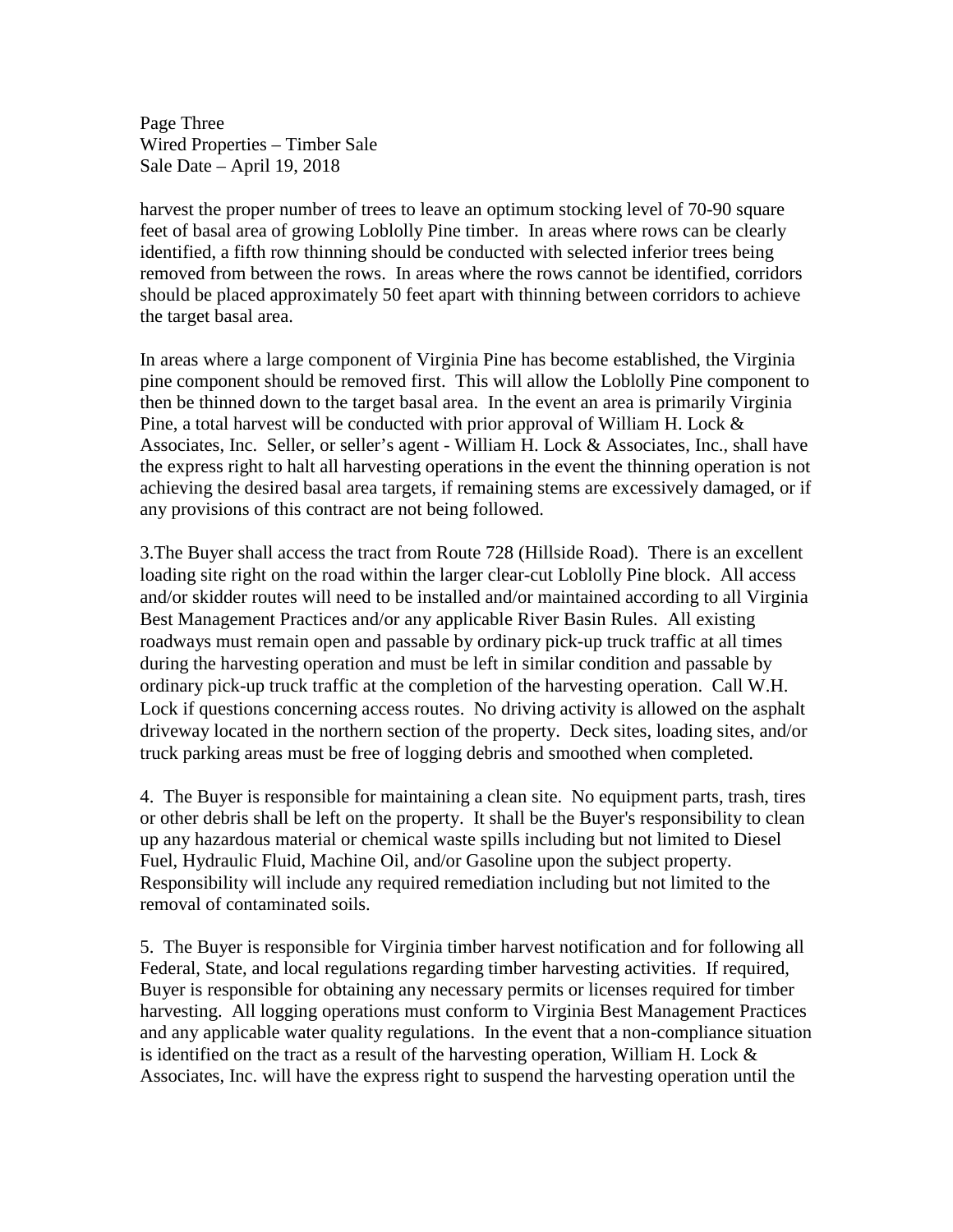Page Four Wired Properties – Timber Sale Sale Date – April 19, 2018

situation is brought into compliance. No trees or other logging debris shall be left in or across the property boundary, sale cutting lines or access roads. Decking, loading or hauling will not be permitted in any existing open fields or pastures immediately adjacent to the timber unless approved by William H. Lock & Associates, Inc.

6. All necessary property lines and corners are marked with paint and/or flagging. The entire sale boundary is marked with pink flagging. The line between the Loblolly Pine clear-cut and the Loblolly Pine thinning areas is marked with orange flagging. No painted or flagged trees denoting the property and/or sale boundary shall be cut and no trees outside the boundary lines shall be cut. If trees marking the property lines or sale boundary are cut, Virginia timber trespass laws may apply. No trees shall be cut to fall on a neighboring landowner's property or where potential damage may occur. If existing property corners are damaged or removed as a result of the harvesting operation, Buyer agrees to replace the markers at the correct surveyed location at their own expense.

7. Buyer agrees to notify William H. Lock & Associates, Inc., P. O. Box 49571, Greensboro, NC 27419 at least 3 days in advance of the beginning of the harvesting operation and at least 3 days in advance of the completion of the harvesting operation. The buyer and/or logger must complete a pre-harvest inspection with WHL  $\&$  Associates prior to beginning any logging activity.

8. Seller or their Agent reserves the right, in its sole discretion, to require the termination of all timber harvesting in the event that weather conditions cause the land to become so wet that continued logging will cause excessive site damage and rutting. Seller agrees to extend the cutting time automatically for the number of days of required termination if he exercises this item. If work is allowed to continue during the determination process, Buyer agrees to repair any excessively rutted areas.

9. The Buyer shall indemnify and hold harmless the Owner, his agent or assigns, from any and all liability and any and all loss, including attorney's fees and other reasonable expenses incurred, arising from the negligence, if any shall occur, in the operations, activities, or omission of Buyer incident or related to this contract or upon the Sale Area, including such liability or loss caused by acts of omissions of Buyer's employees, contractors, sub-contractors, employees of contractors or sub-contractors, or licensees of Buyer, or to any others for property damage, personal injury, death, or otherwise. Buyer, its agents, employees and assigns shall at all times exercise reasonable care to minimize and reduce the hazard of fire. In the event fire destroys any of the Seller's timber and/or property, the Buyer will be held liable for these damages provided the fire was caused by the harvesting operation or the Buyer's negligence.

10. Once purchased, the Timber shall not be assigned by the Buyer, either in whole or in part without the prior written consent of the Seller.